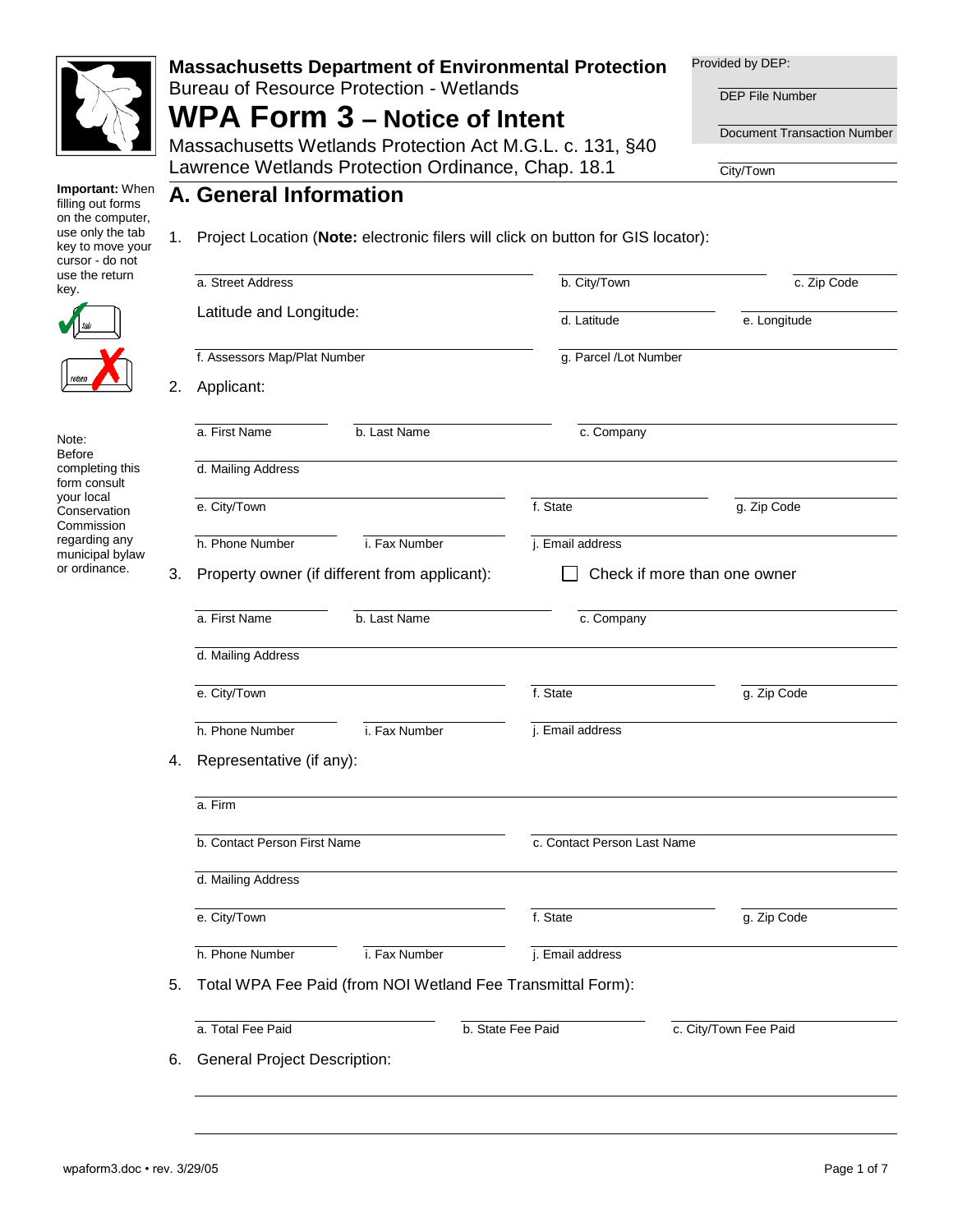|           |      |                | <b>Massachusetts Department of Environmental Protection</b>                                      |     |    |                       |                  | Provided by DEP:                                                                                                                                                                                                                                                                                                           |
|-----------|------|----------------|--------------------------------------------------------------------------------------------------|-----|----|-----------------------|------------------|----------------------------------------------------------------------------------------------------------------------------------------------------------------------------------------------------------------------------------------------------------------------------------------------------------------------------|
|           |      |                | <b>Bureau of Resource Protection - Wetlands</b>                                                  |     |    |                       |                  | <b>DEP File Number</b>                                                                                                                                                                                                                                                                                                     |
|           |      |                | <b>WPA Form 3 – Notice of Intent</b><br>Massachusetts Wetlands Protection Act M.G.L. c. 131, §40 |     |    |                       |                  | Document Transaction Number                                                                                                                                                                                                                                                                                                |
|           |      |                | Lawrence Wetlands Protection Ordinance, Chap. 18.1                                               |     |    |                       |                  | City/Town                                                                                                                                                                                                                                                                                                                  |
| А.        |      |                | <b>General Information (continued)</b>                                                           |     |    |                       |                  |                                                                                                                                                                                                                                                                                                                            |
| 7.        |      |                | Project Type Checklist:                                                                          |     |    |                       |                  |                                                                                                                                                                                                                                                                                                                            |
|           | a.   | $\mathbf{I}$   | Single Family Home                                                                               |     | b. | $\Box$                |                  | <b>Residential Subdivision</b>                                                                                                                                                                                                                                                                                             |
|           | c.   |                | <b>Limited Project Driveway Crossing</b>                                                         |     | d. |                       |                  | Commercial/Industrial                                                                                                                                                                                                                                                                                                      |
|           | е.   |                | Dock/Pier                                                                                        |     | f. | $\mathbf{I}$          | <b>Utilities</b> |                                                                                                                                                                                                                                                                                                                            |
|           | g.   | $\mathbf{L}$   | <b>Coastal Engineering Structure</b>                                                             |     | h. | $\Box$                |                  | Agriculture – cranberries, forestry                                                                                                                                                                                                                                                                                        |
|           | i.   | $\mathsf{L}$   | Transportation                                                                                   |     | j. | $\Box$                | Other            |                                                                                                                                                                                                                                                                                                                            |
|           |      |                |                                                                                                  |     |    |                       |                  |                                                                                                                                                                                                                                                                                                                            |
| 8.        |      |                | Property recorded at the Registry of Deeds for:                                                  |     |    |                       |                  |                                                                                                                                                                                                                                                                                                                            |
| a. County |      |                | b. Page Number                                                                                   |     |    |                       |                  |                                                                                                                                                                                                                                                                                                                            |
|           |      | c. Book        |                                                                                                  |     |    |                       |                  | d. Certificate # (if registered land)                                                                                                                                                                                                                                                                                      |
|           |      |                | Simplified Review within 3 years of the date of this application?                                |     |    |                       |                  | 9. Has work been performed on the property under an Order of Resource Area Delineation involving                                                                                                                                                                                                                           |
|           |      |                | a. $\Box$ Yes b. $\Box$ No                                                                       |     |    |                       |                  |                                                                                                                                                                                                                                                                                                                            |
|           |      |                |                                                                                                  |     |    |                       |                  | 10. Buffer Zone Only - Is the project located only in the Buffer Zone of a bordering vegetated wetland,                                                                                                                                                                                                                    |
|           |      |                | inland bank, or coastal resource area?                                                           |     |    |                       |                  |                                                                                                                                                                                                                                                                                                                            |
|           |      |                | a. $\Box$ Yes - answer 11 below, then skip to Section C.<br>b. $\Box$ No - skip to Section B.    |     |    |                       |                  |                                                                                                                                                                                                                                                                                                                            |
|           |      |                | Compliance, whichever is later.                                                                  |     |    |                       |                  | If yes, no Notice of Intent or Request for Determination of Applicability may be filed for work within the<br>50-foot-wide area in the Buffer Zone along the resource area during the three-year term of an Order<br>of Resource Area Delineation, or any Extended Order, or until the applicant receives a Certificate of |
|           |      |                | adjacent resource area (check one):                                                              |     |    |                       |                  | 11. Buffer Zone Setback – For projects that involve work only in the buffer zone, select the applicable                                                                                                                                                                                                                    |
|           | a. I | $\Box$ BVW     | $b.$ inland bank                                                                                 | c.l |    | coastal resource area |                  |                                                                                                                                                                                                                                                                                                                            |
|           |      |                | The distance between the closest project disturbance and the associated resource area is:        |     |    |                       |                  |                                                                                                                                                                                                                                                                                                                            |
|           |      | d. linear feet |                                                                                                  |     |    |                       |                  |                                                                                                                                                                                                                                                                                                                            |

I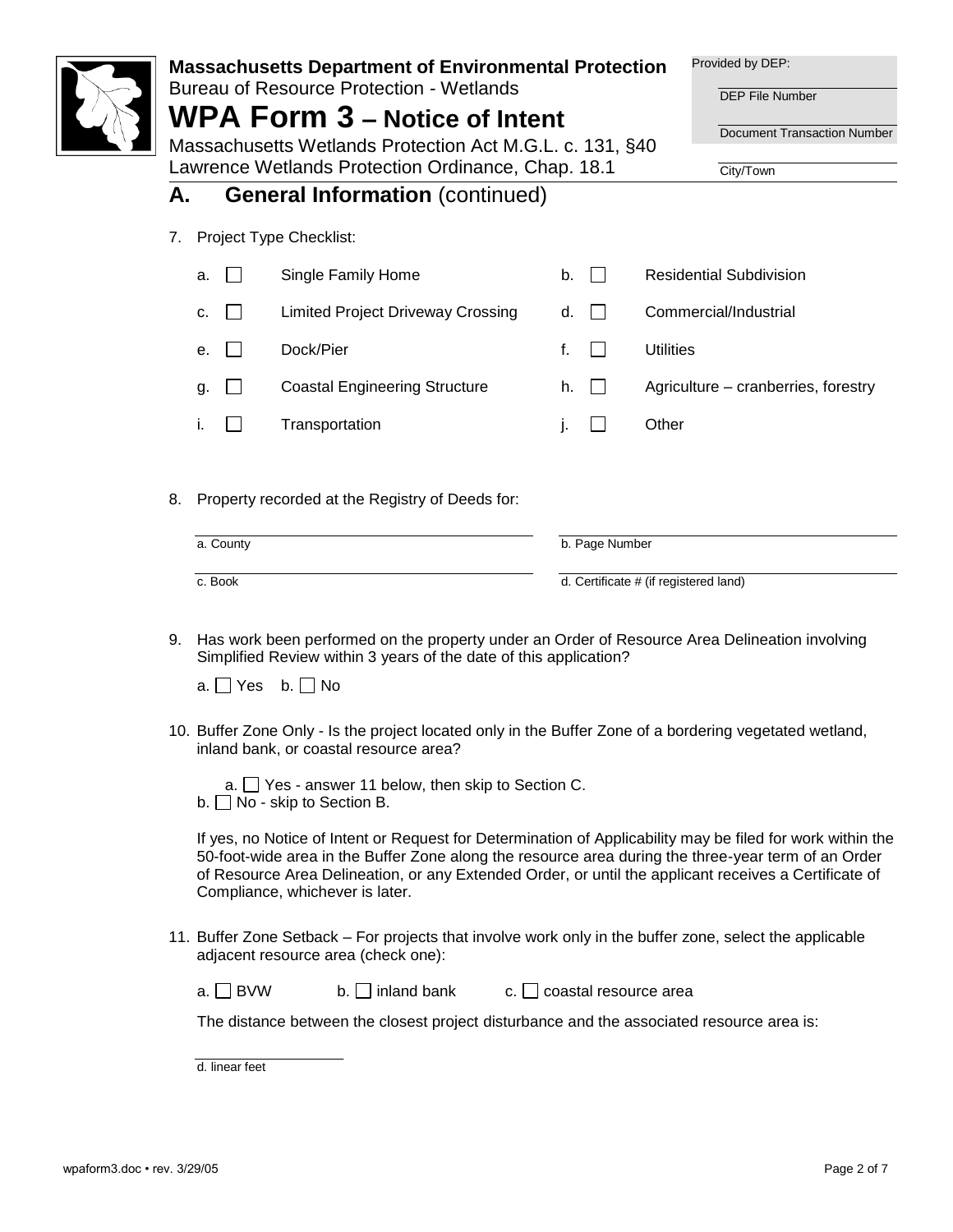

Bureau of Resource Protection - Wetlands

# **WPA Form 3 – Notice of Intent**

Massachusetts Wetlands Protection Act M.G.L. c. 131, §40 Lawrence Wetlands Protection Ordinance, Chap. 18.1

Provided by DEP:

DEP File Number

Document Transaction Number

City/Town

### **B. Resource Area Effects**

#### 1. **Inland Resource Areas**

Check all that apply below. Attach narrative and any supporting documentation describing how the project will meet all performance standards for each of the resource areas altered, including standards requiring consideration of alternative project design or location.

| <b>Online Users:</b><br>Include your   | Resource Area             |                                                | Size of Proposed Alteration                                                    | Proposed Replacement (if any)              |
|----------------------------------------|---------------------------|------------------------------------------------|--------------------------------------------------------------------------------|--------------------------------------------|
| document<br>transaction                | $\blacksquare$<br>a.      | <b>Bank</b>                                    | 1. linear feet                                                                 | 2. linear feet                             |
| number<br>(provided on<br>your receipt | b.<br>$\sim$<br>Vegetated | <b>Bordering</b><br>Wetland                    | 1. square feet                                                                 | 2. square feet                             |
| page) with all<br>supplementary        | c. $\Box$                 | <b>Land Under</b><br>Waterbodies and           | 1. square feet                                                                 | 2. square feet                             |
| information you<br>submit to the       | d.                        | Waterways<br><b>Bordering Land</b>             | 3. cubic yards dredged                                                         |                                            |
| Department.                            |                           | Subject to                                     | 1. square feet                                                                 | 2. square feet                             |
|                                        |                           | <b>Isolated Land</b>                           | 3. cubic feet of flood storage lost                                            | 4. cubic feet of flood storage replaced    |
|                                        | e.  <br>Subject           | to                                             | 1. square feet                                                                 |                                            |
|                                        |                           |                                                | 2. cubic feet of flood storage lost                                            | 3. cubic feet of flood storage replaced    |
|                                        | f. $\vert \vert$          | <b>Riverfront</b> area                         | 1. Name of Waterway (if available)                                             |                                            |
|                                        |                           | 1. Width of Riverfront Area (check one):       |                                                                                |                                            |
|                                        |                           |                                                | 25 ft. - Designated Densely Developed Areas only                               |                                            |
|                                        |                           | 100 ft. - New agricultural projects only       |                                                                                |                                            |
|                                        |                           | 200 ft. - All other projects                   |                                                                                |                                            |
|                                        | project:                  |                                                | 2. Total area of Riverfront Area on the site of the proposed                   | Square Feet                                |
|                                        |                           | 3. Proposed alteration of the Riverfront Area: |                                                                                |                                            |
|                                        |                           | a. Total Square Feet                           | b. Square Feet within 100 ft.                                                  | c. Square Feet between 100 ft. and 200 ft. |
|                                        |                           |                                                | 4. Has an alternatives analysis been done and is it attached to this NOI?      | Yes<br>$\Box$<br>No                        |
|                                        |                           |                                                | 5. Was the lot where the activity is proposed created prior to August 1, 1996? | Yes<br>No                                  |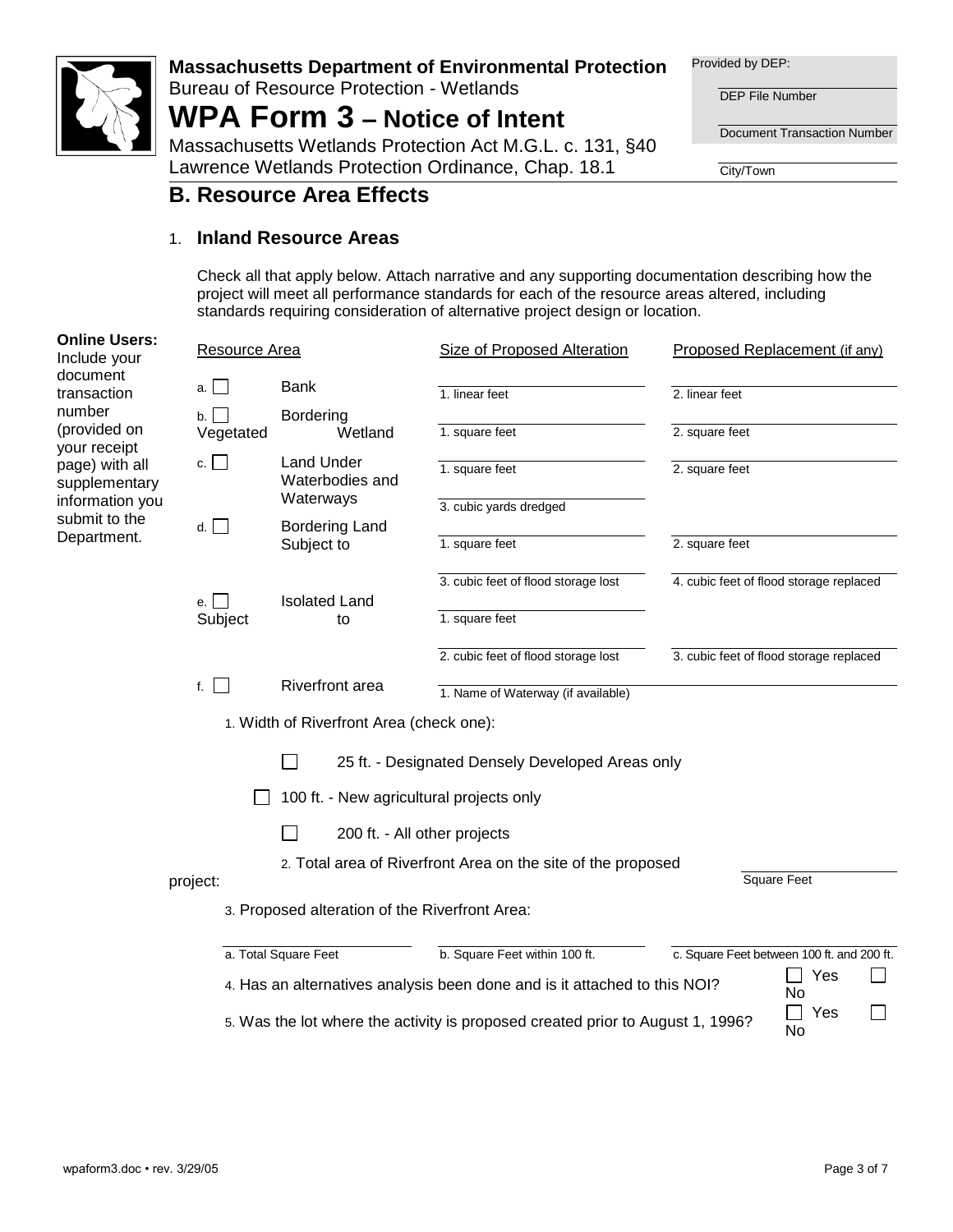

Bureau of Resource Protection - Wetlands

## **WPA Form 3 – Notice of Intent**

Massachusetts Wetlands Protection Act M.G.L. c. 131, §40 Lawrence Wetlands Protection Ordinance, Chap. 18.1

Provided by DEP:

DEP File Number

Document Transaction Number

City/Town

### **B. Resource Area Effects**

#### 2. **Coastal Resource Areas:**

Check all that apply below. Attach narrative and supporting documentation describing how the project will meet all performance standards for each of the resource areas altered, including standards requiring consideration of alternative project design or location.

| <b>Online Users:</b><br>Include your              | Resource Area              |                                     | Size of Proposed Alteration                                                                                                           | Proposed Replacement (if any)             |
|---------------------------------------------------|----------------------------|-------------------------------------|---------------------------------------------------------------------------------------------------------------------------------------|-------------------------------------------|
| document<br>transaction<br>number                 | a. I I<br>Areas            | <b>Designated Port</b>              | Indicate size under Land Under the Ocean, below                                                                                       |                                           |
| (provided on<br>your receipt                      | $b. \Box$<br>Ocean         | Land Under the                      | 1. Square feet                                                                                                                        |                                           |
| page) with all                                    |                            |                                     | 2. Cubic yards dredged                                                                                                                |                                           |
| supplementary<br>information you<br>submit to the | c.                         | <b>Barrier Beach</b>                | Indicate size under Coastal Beaches and/or Coastal Dunes<br>below                                                                     |                                           |
| Department.                                       | d.                         | <b>Coastal Beaches</b>              | 1. Square feet                                                                                                                        | 2. Cubic yards beach nourishment          |
|                                                   | e. $\vert \ \vert$         | <b>Coastal Dunes</b>                | 1. Square feet                                                                                                                        | 2. Cubic yards dune nourishment           |
|                                                   | f.                         | <b>Coastal Banks</b>                | 1. Linear feet                                                                                                                        |                                           |
|                                                   | g. $\Box$<br><b>Shores</b> | Rocky Intertidal                    | 1. Square feet                                                                                                                        |                                           |
|                                                   | $h.$                       | <b>Salt Marshes</b>                 | 1. Square feet                                                                                                                        | 2. Sq ft restoration, rehab., or creation |
|                                                   | Ponds                      | <b>Land Under Salt</b>              | 1. Square feet                                                                                                                        |                                           |
|                                                   |                            |                                     | 2. Cubic yards dredged                                                                                                                |                                           |
|                                                   | j. $\Box$                  | <b>Land Containing</b><br>Shellfish | 1. Square feet                                                                                                                        | 2. Square feet restoration, rehab.        |
|                                                   | k. $\Box$                  | <b>Fish Runs</b>                    | Indicate size under Coastal Banks, inland Bank, Land Under the<br>Ocean, and/or inland Land Under Waterbodies and Waterways,<br>above |                                           |
|                                                   |                            |                                     | 1. Cubic yards dredged                                                                                                                |                                           |
|                                                   | H<br>Coastal               | Land Subject to                     | 1. Square feet                                                                                                                        |                                           |

#### 3. **Limited Project:**

Is any portion of the proposed activity eligible to be treated as a limited project subject to 310 CMR 10.24 or 310 CMR 10.53?

a. □ Yes  $\Box$ 

 $\frac{1}{10}$  If yes, describe which limited project applies to this project:

b. Limited Project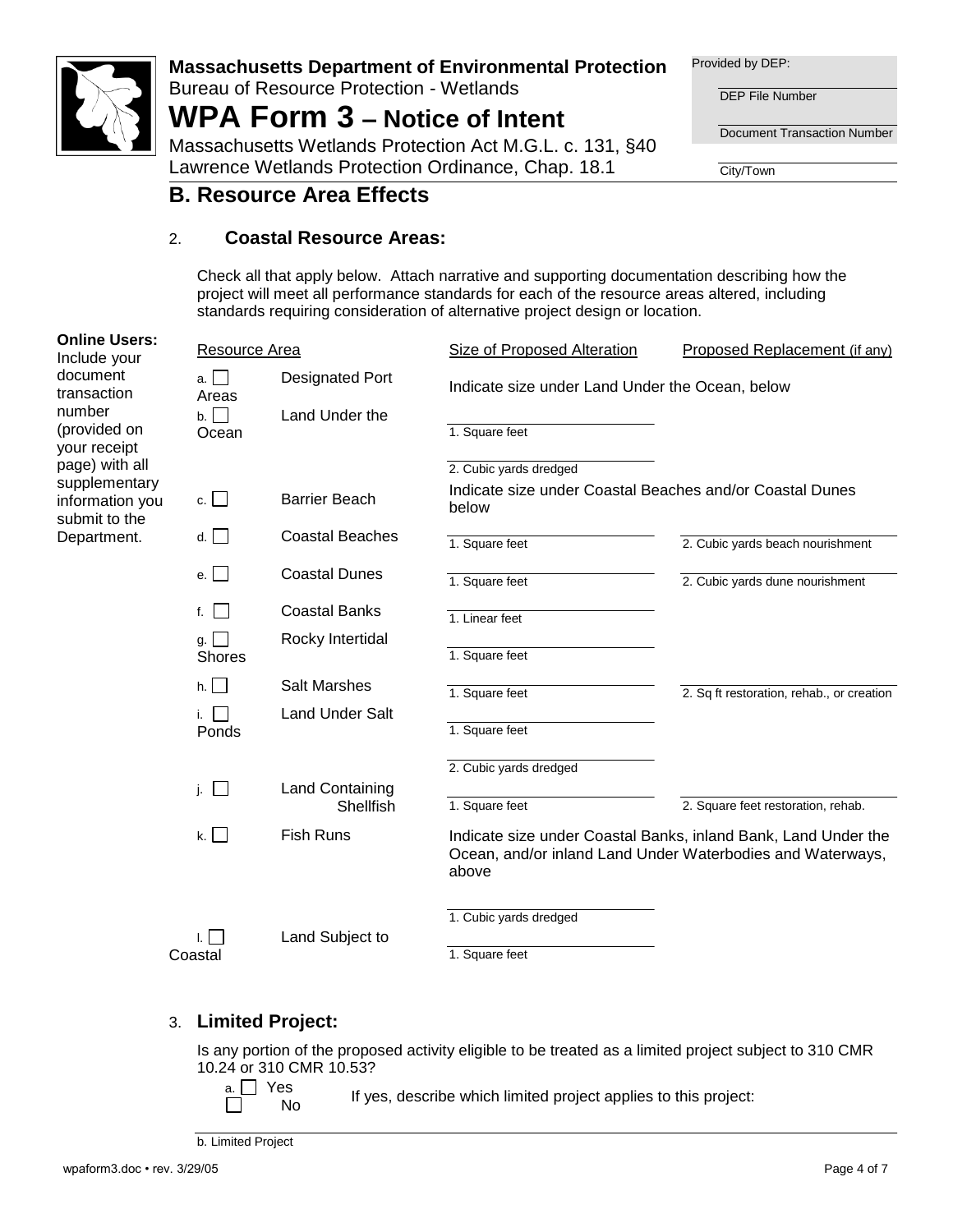

Bureau of Resource Protection - Wetlands

**WPA Form 3 – Notice of Intent**

Provided by DEP:

DEP File Number

Document Transaction Number

Massachusetts Wetlands Protection Act M.G.L. c. 131, §40 Lawrence Wetlands Protection Ordinance, Chap. 18.1

City/Town

### **C. Bordering Vegetated Wetland Delineation Methodology**

Check all methods used to delineate the Bordering Vegetated Wetland (BVW) boundary:

| <b>Online Users:</b><br>Include your            |                                                | 1.1 <sub>1</sub>                      | Final Order of Resource Area Delineation issued by Conservation Commission or DEP<br>(attached)                                                                                                                                                   |  |  |  |
|-------------------------------------------------|------------------------------------------------|---------------------------------------|---------------------------------------------------------------------------------------------------------------------------------------------------------------------------------------------------------------------------------------------------|--|--|--|
| document<br>transaction                         |                                                | $2. \Box$                             | DEP BVW Field Data Form (attached)                                                                                                                                                                                                                |  |  |  |
| number<br>(provided on                          |                                                | 3.<br>(attached)                      | Final Determination of Applicability issued by Conservation Commission or DEP                                                                                                                                                                     |  |  |  |
| your receipt<br>page) with all<br>supplementary |                                                | 4. $\Box$                             | Other Methods for Determining the BVW Boundary (attach documentation):                                                                                                                                                                            |  |  |  |
| information you<br>submit to the                |                                                | $\blacksquare$<br>a.                  | 50% or more wetland indicator plants                                                                                                                                                                                                              |  |  |  |
| Department.                                     |                                                | b.                                    | Saturated/inundated conditions exist                                                                                                                                                                                                              |  |  |  |
|                                                 |                                                | c.                                    | Groundwater indicators                                                                                                                                                                                                                            |  |  |  |
|                                                 |                                                | d.                                    | Direct observation                                                                                                                                                                                                                                |  |  |  |
| For all projects<br>affecting other             |                                                | е.                                    | Hydric soil indicators                                                                                                                                                                                                                            |  |  |  |
| Resource<br>Areas, please                       |                                                | f.                                    | Credible evidence of conditions prior to disturbance                                                                                                                                                                                              |  |  |  |
| attach a<br>narrative                           |                                                | 5.                                    | Other resource areas delineated:                                                                                                                                                                                                                  |  |  |  |
| explaining how<br>the resource                  | D. Other Applicable Standards and Requirements |                                       |                                                                                                                                                                                                                                                   |  |  |  |
| area was<br>delineated.                         |                                                |                                       | 1. Is any portion of the proposed project located in estimated habitat as indicated on the most recent<br>Estimated Habitat Map of State-Listed Rare Wetland Wildlife published by the Natural Heritage and<br><b>Endangered Species Program?</b> |  |  |  |
|                                                 |                                                | a. $\Box$ Yes<br>No<br>b. Date of Map | If yes, include proof of mailing or hand delivery of NOI to:<br>Natural Heritage and Endangered Species Program<br>Division of Fisheries and Wildlife<br>Route 135, North Drive<br>Westborough, MA 01581                                          |  |  |  |
|                                                 |                                                | line or in a fish run?                | 2. For coastal projects only, is any portion of the proposed project located below the mean high water                                                                                                                                            |  |  |  |
|                                                 |                                                | a. $\Box$ Yes<br>No                   | If yes, include proof of mailing or hand delivery of NOI to:<br>Division of Marine Fisheries - Southeast Marine Fisheries Station<br>50A Portside Drive<br>Pocasset, MA 02559                                                                     |  |  |  |
|                                                 |                                                | b.                                    | Not applicable - project is in inland resource area only                                                                                                                                                                                          |  |  |  |
|                                                 | 3.                                             |                                       | Is any portion of the proposed project within an Area of Critical Environmental Concern (ACEC)?                                                                                                                                                   |  |  |  |
|                                                 |                                                | a. $\Box$ Yes<br>No                   | If yes, provide name of ACEC (see instructions to WPA Form 3 or DEP<br>Website for ACEC locations). Note: electronic filers click on Website.                                                                                                     |  |  |  |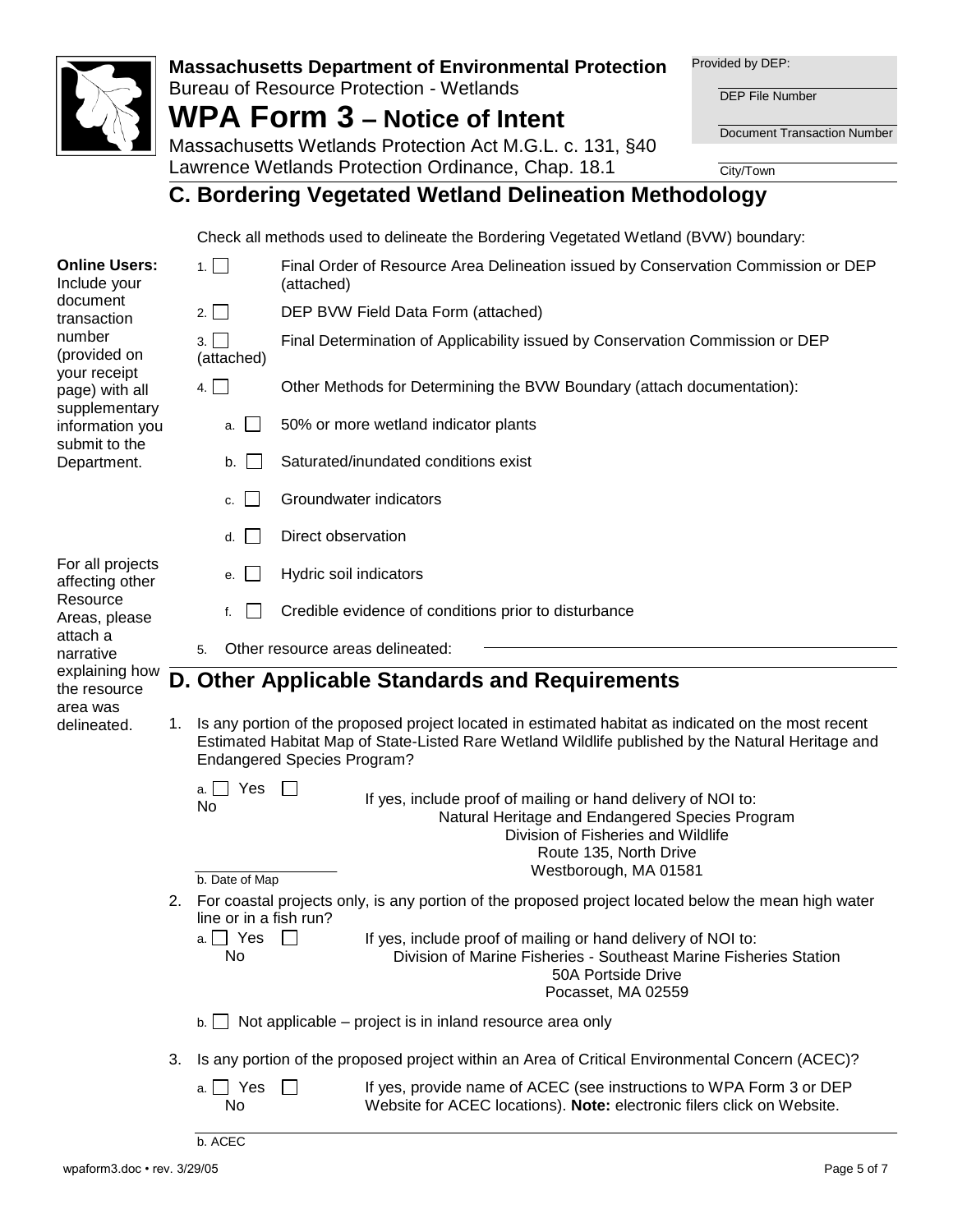|                                                                 |                | <b>Bureau of Resource Protection - Wetlands</b> | <b>Massachusetts Department of Environmental Protection</b>                                                                                                                                            |                                                           |  | Provided by DEP:<br><b>DEP File Number</b> |  |  |  |
|-----------------------------------------------------------------|----------------|-------------------------------------------------|--------------------------------------------------------------------------------------------------------------------------------------------------------------------------------------------------------|-----------------------------------------------------------|--|--------------------------------------------|--|--|--|
|                                                                 |                | <b>WPA Form 3 – Notice of Intent</b>            |                                                                                                                                                                                                        | <b>Document Transaction Number</b>                        |  |                                            |  |  |  |
|                                                                 |                |                                                 | Massachusetts Wetlands Protection Act M.G.L. c. 131, §40                                                                                                                                               |                                                           |  |                                            |  |  |  |
|                                                                 |                |                                                 | Lawrence Wetlands Protection Ordinance, Chap. 18.1                                                                                                                                                     |                                                           |  | City/Town                                  |  |  |  |
|                                                                 |                |                                                 | D. Other Applicable Standards and Requirements                                                                                                                                                         |                                                           |  |                                            |  |  |  |
| <b>Online Users: 4.</b><br>Include your                         |                |                                                 | Is any portion of the site subject to a Wetlands Restriction Order under the Inland Wetlands<br>Restriction Act (M.G.L. c. 131, § 40A) or the Coastal Wetlands Restriction Act (M.G.L. c. 130, § 105)? |                                                           |  |                                            |  |  |  |
| document<br>transaction<br>number                               |                | a. $\Box$ Yes<br>No                             |                                                                                                                                                                                                        |                                                           |  |                                            |  |  |  |
| (provided on<br>your receipt<br>page) with all<br>supplementary | 5 <sub>1</sub> | wetlands regulations, 310 CMR 10.00.            | Is any activity within any Resource Area or Buffer Zone exempt from performance standards of the                                                                                                       |                                                           |  |                                            |  |  |  |
| information you<br>submit to the                                |                | a. □ Yes<br>No                                  |                                                                                                                                                                                                        | If yes, describe which exemption applies to this project: |  |                                            |  |  |  |
| Department.                                                     |                |                                                 | b. Exemption                                                                                                                                                                                           |                                                           |  |                                            |  |  |  |
|                                                                 | 6.             | N <sub>0</sub>                                  | Is this project subject to the DEP Stormwater Policy?                                                                                                                                                  | a.                                                        |  | Yes                                        |  |  |  |
|                                                                 |                | Management Form and submit it with this form.   | If yes, stormwater management measures are required. Applicants should complete the Stormwater                                                                                                         |                                                           |  |                                            |  |  |  |
|                                                                 |                |                                                 | b. If no, explain why the project is exempt:                                                                                                                                                           |                                                           |  |                                            |  |  |  |

### **E. Additional Information**

Applicants must include the following with this Notice of Intent (NOI). See instructions for details.

**Online Users:** Attach the document transaction number (provided on your receipt page) for any of the following information you submit to the Department.

- 1. USGS or other map of the area (along with a narrative description, if necessary) containing sufficient information for the Conservation Commission and the Department to locate the site. (Electronic filers may omit this item.)
- 2. Plans identifying the location of proposed activities (including activities proposed to serve as a Bordering Vegetated Wetland [BVW] replication area or other mitigating measure) relative to the boundaries of each affected resource area.
- 3. Other material identifying and explaining the determination of resource area boundaries shown on plans (e.g., a DEP BVW Field Data Form).
- $4. \Box$  List the titles and dates for all plans and other materials submitted with this NOI.
- 5. If there is more than one property owner, please attach a list of these property owners not listed on this form.
- $6. \Box$  Attach proof of mailing for Natural Heritage and Endangered Species Program, if needed.
- $7. \Box$  Attach proof of mailing for Massachusetts Division of Marine Fisheries, if needed.
- 8. Attach NOI Wetland Fee Transmittal Form
- 9. Attach Stormwater Management Form, if needed.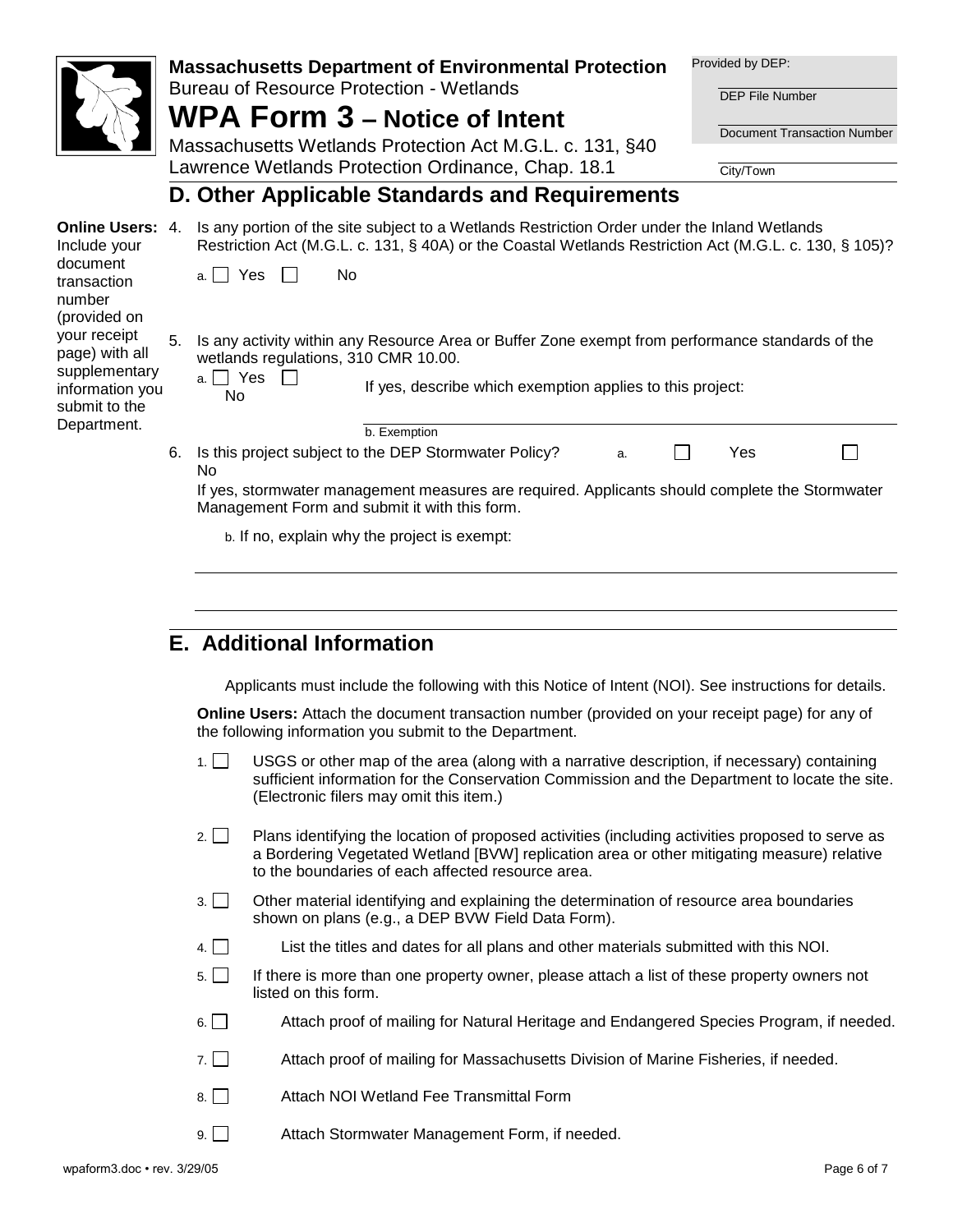

Bureau of Resource Protection - Wetlands

## **WPA Form 3 – Notice of Intent**

Massachusetts Wetlands Protection Act M.G.L. c. 131, §40 Lawrence Wetlands Protection Ordinance, Chap. 18.1

Provided by DEP:

DEP File Number

Document Transaction Number

City/Town

#### **F. Fees**

The fees for work proposed under each Notice of Intent must be calculated and submitted to the Conservation Commission and the Department (see Instructions and NOI Wetland Fee Transmittal Form).

No filing fee shall be assessed for projects of any city, town, county, or district of the Commonwealth, federally recognized Indian tribe housing authority, municipal housing authority, or the Massachusetts Bay Transportation Authority.

Applicants must submit the following information (in addition to pages 1 and 2 of the NOI Wetland Fee Transmittal Form) to confirm fee payment:

| 1. Municipal Check Number          | 2. Check date                     |
|------------------------------------|-----------------------------------|
| 3. State Check Number              | 4. Check date                     |
| 5. Payor name on check: First Name | 6. Payor name on check: Last Name |
| . <del>.</del>                     |                                   |

### **G. Signatures and Submittal Requirements**

I hereby certify under the penalties of perjury that the foregoing Notice of Intent and accompanying plans, documents, and supporting data are true and complete to the best of my knowledge. I understand that the Conservation Commission will place notification of this Notice in a local newspaper at the expense of the applicant in accordance with the wetlands regulations, 310 CMR 10.05(5)(a).

I further certify under penalties of perjury that all abutters were notified of this application, pursuant to the requirements of M.G.L. c. 131, § 40. Notice must be made in writing by hand delivery or certified mail (return receipt requested) to all abutters within 100 feet of the property line of the project location.

| Signature of Applicant                     | Date |
|--------------------------------------------|------|
| Signature of Property Owner (if different) | Date |
| Signature of Representative (if any)       | Date |

#### **For Conservation Commission:**

Two copies of the completed Notice of Intent (Form 3), including supporting plans and documents; two copies of pages 1 and 2 of the NOI Wetland Fee Transmittal Form; and the city/town fee payment must be sent to the Conservation Commission by certified mail or hand delivery.

#### **For DEP:**

One copy of the completed Notice of Intent (Form 3), including supporting plans and documents; one copy of pages 1 and 2 of the NOI Wetland Fee Transmittal Form; and a copy of the state fee payment must be sent to the DEP Regional Office (see Instructions) by certified mail or hand delivery. (E-filers may submit these electronically.)

#### **Other:**

If the applicant has checked the "yes" box in any part of Section D, Item 3, above, refer to that section and the Instructions for additional submittal requirements.

The original and copies must be sent simultaneously. Failure by the applicant to send copies in a timely manner may result in dismissal of the Notice of Intent.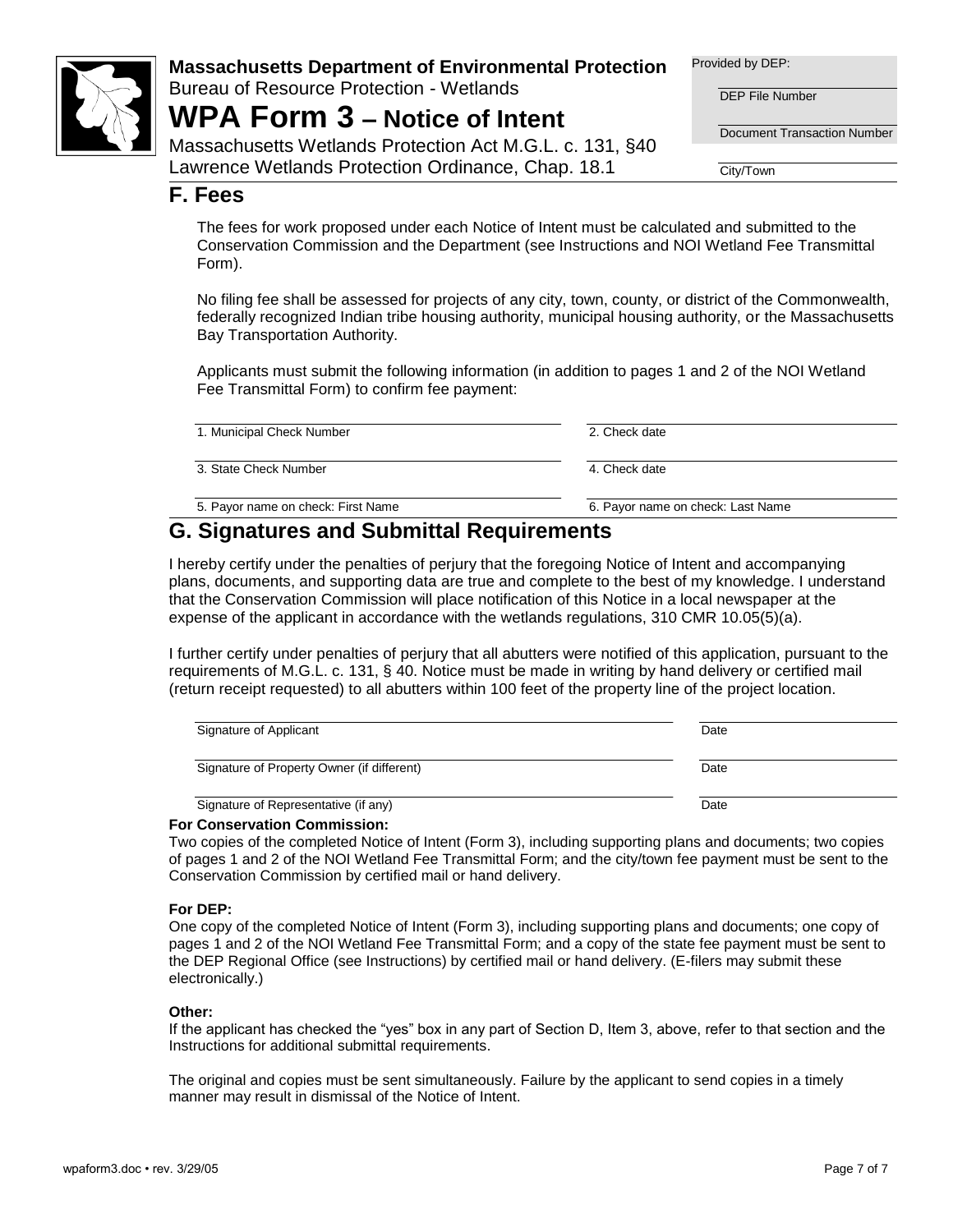

#### **Massachusetts Department of Environmental Protection**  Bureau of Resource Protection - Wetlands **NOI Wetland Fee Transmittal Form**

Massachusetts Wetlands Protection Act M.G.L. c. 131, §40



### **A. Applicant Information**

| 1. | Applicant:                     |              |              |             |
|----|--------------------------------|--------------|--------------|-------------|
|    | a. First Name                  | b. Last Name | c. Company   |             |
|    | d. Mailing Address             |              |              |             |
|    | e. City/Town                   |              | f. State     | g. Zip Code |
|    | h. Phone Number                |              |              |             |
| 2. | Property Owner (if different): |              |              |             |
|    | a. First Name                  | b. Last Name | c. Company   |             |
|    | d. Mailing Address             |              |              |             |
|    | e. City/Town                   |              | f. State     | g. Zip Code |
|    | h. Phone Number                |              |              |             |
| 3. | Project Location:              |              |              |             |
|    | a. Street Address              |              | b. City/Town |             |
|    |                                |              |              |             |

#### To calculate To calculate  $\mathbf{B}$ .<br>filing fees, refer to **B. Fees**

the category fee **Notice of Intent (Form 3) or Abbreviated Notice of Intent (Form 4):**

list and examples

in the instructions for filling out WPA The fee should be calculated using the following six-step process and worksheet. **Please see**  Form 3 (Notice of **Instructions before filling out worksheet.**

Intent).

**Step 1/Type of Activity:** Describe each type of activity that will occur in wetland resource area and buffer zone.

**Step 2/Number of Activities**: Identify the number of each type of activity.

**Step 3/Individual Activity Fee:** Identify each activity fee from the six project categories listed in the instructions.

**Step 4/Subtotal Activity Fee:** Multiply the number of activities (identified in Step 2) times the fee per category (identified in Step 3) to reach a subtotal fee amount. Note: If any of these activities are in a Riverfront Area in addition to another Resource Area or the Buffer Zone, the fee per activity should be multiplied by 1.5 and then added to the subtotal amount.

**Step 5/Total Project Fee:** Determine the total project fee by adding the subtotal amounts from Step 4.

**Step 6/Fee Payments:** To calculate the state share of the fee, divide the total fee in half and subtract \$12.50. To calculate the city/town share of the fee, divide the total fee in half and add \$12.50.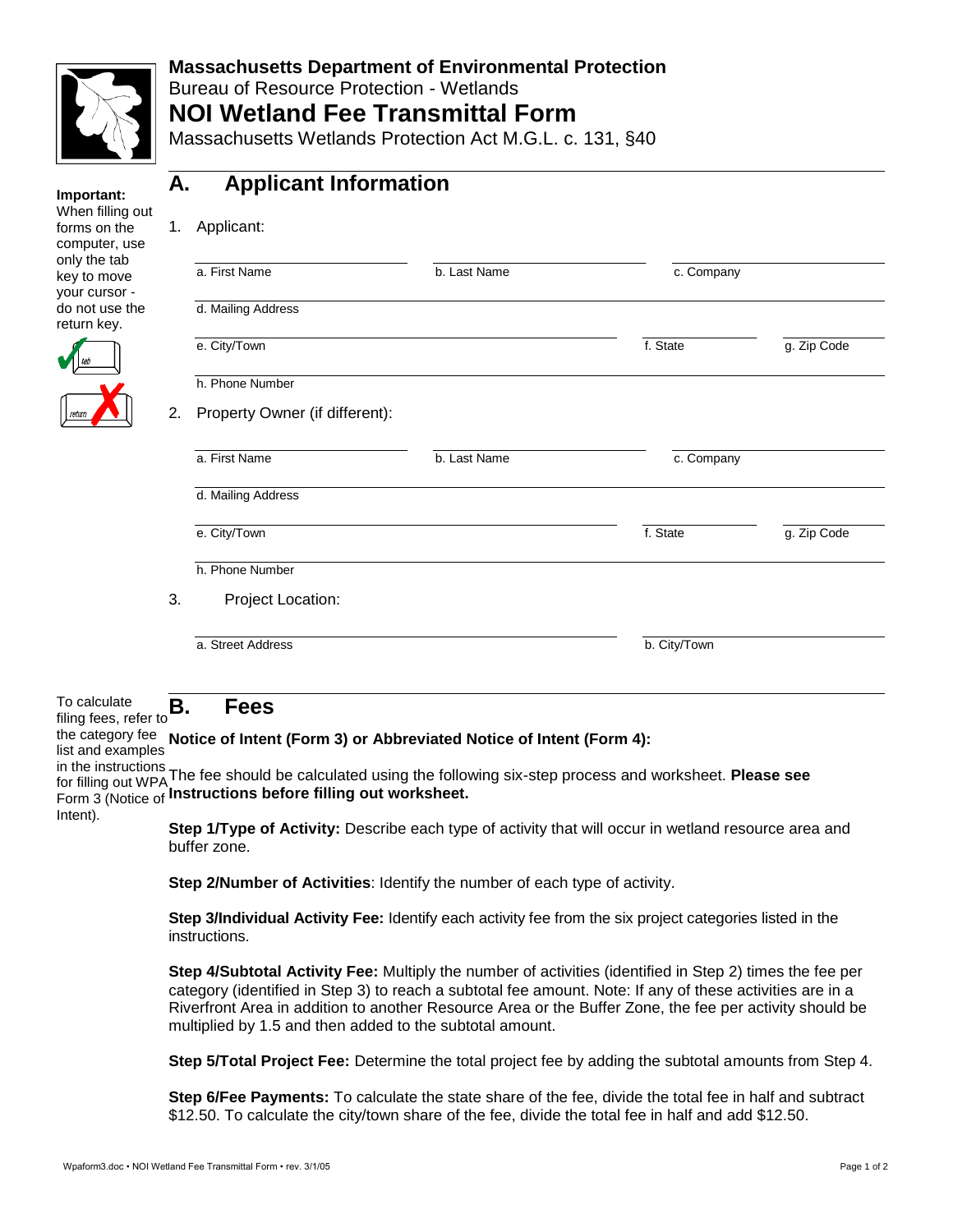

### **Massachusetts Department of Environmental Protection**  Bureau of Resource Protection - Wetlands **NOI Wetland Fee Transmittal Form**

Massachusetts Wetlands Protection Act M.G.L. c. 131, §40

| <b>B. Fees</b> (continued)     |                                |                                                    |                                        |
|--------------------------------|--------------------------------|----------------------------------------------------|----------------------------------------|
| <b>Step 1/Type of Activity</b> | Step 2/Number<br>of Activities | <b>Step</b><br>3/Individual<br><b>Activity Fee</b> | <b>Step 4/Subtotal Activity</b><br>Fee |
|                                |                                |                                                    |                                        |
|                                |                                |                                                    |                                        |
|                                |                                |                                                    |                                        |
|                                |                                |                                                    |                                        |
|                                |                                |                                                    |                                        |
|                                |                                | <b>Step 5/Total Project Fee:</b>                   |                                        |
|                                | <b>Payments:</b>               | Step 6/Fee                                         |                                        |
|                                |                                | <b>Total Project Fee:</b>                          | a. Total fee from Step 5               |
|                                |                                | State share of filing fee:                         | b. $1/2$ total fee less \$12.50        |
|                                |                                | City/Town share of filling fee:                    | c. $1/2$ total fee plus \$12.50        |

### **C. Submittal Requirements**

a.) Complete pages 1 and 2 and send with a check or money order for the state share of the fee, payable to the Commonwealth of Massachusetts.

> Department of Environmental Protection Box 4062 Boston, MA 02211

- b.) **To the Conservation Commission:** Send the Notice of Intent or Abbreviated Notice of Intent; a **copy** of this form; and the city/town fee payment.
- c.) **To DEP Regional Office** (see Instructions): Send a copy of the Notice of Intent or Abbreviated Notice of Intent; a **copy** of this form; and a **copy** of the state fee payment. (E-filers of Notices of Intent may submit these electronically.)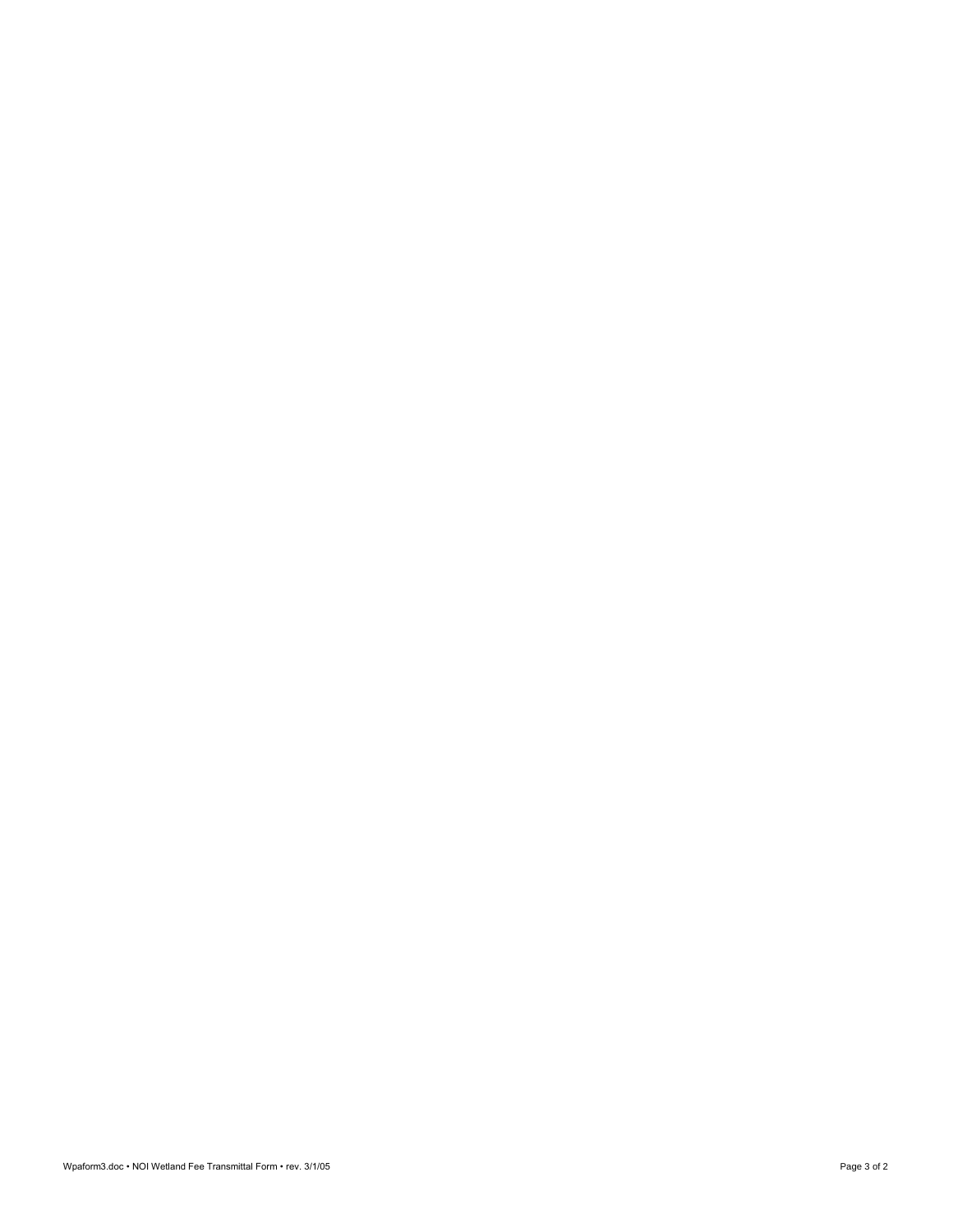

Bureau of Resource Protection - Wetlands

### **Stormwater Management Form**

Massachusetts Wetlands Protection Act M.G.L. c. 131, §40 Lawrence Wetland Protection Ordinance, Gen Ord sec. 18.1

### **A. Property Information**

| Important:       |  |
|------------------|--|
| When filling out |  |

forms on the computer, use only the tab key to move your cursor do not use the return key.

1. The proposed project is:

| a. New<br>development | Yes        | No                                                                                          |
|-----------------------|------------|---------------------------------------------------------------------------------------------|
| b.<br>Redevelopment   | Yes        | No                                                                                          |
| c. Combination        | Yes<br>No. | (If yes, distinguish redevelopment components from<br>new development components on plans). |



2. Stormwater runoff to be treated for water quality is based on the following calculations:

a. 1 inch of runoff x total impervious area of post-development site for discharge to **critical areas** (Outstanding Resource Waters, recharge areas of public water supplies, shellfish growing areas, swimming beaches, cold water fisheries).

 $b. \Box$  0.5 inches of runoff x total impervious area of post-development site for other resource areas.

**Note:** 

This November 2000 version of the Stormwater

Management Form supersedes earlier versions including those contained in DEP's **Stormwater Handbooks** 

### **B. Stormwater Management Standards**

DEP's Stormwater Management Policy (March 1997) includes nine standards that are listed on the following pages. Check the appropriate boxes for each standard and provide documentation and additional information when applicable.

#### **Standard #1: Untreated stormwater**

a.  $\Box$  The project is designed so that new stormwater point discharges do not discharge untreated stormwater into, or cause erosion to, wetlands and waters.

#### **Standard #2: Post-development peak discharges rates**

 $a.$  Not applicable – project site contains waters subject to tidal action.

Post-development peak discharge does not exceed pre-development rates on the site at the point of discharge or downgradient property boundary for the 2-yr, 10-yr, and 100-yr, 24-hr storm.

- b. Without stormwater controls
- c. With stormwater controls designed for the 2-yr, and 10-yr storm, 24-hr storm.

 $d.$  The project as designed will not increase off-site flooding impacts from the 100-yr, 24-hr storm.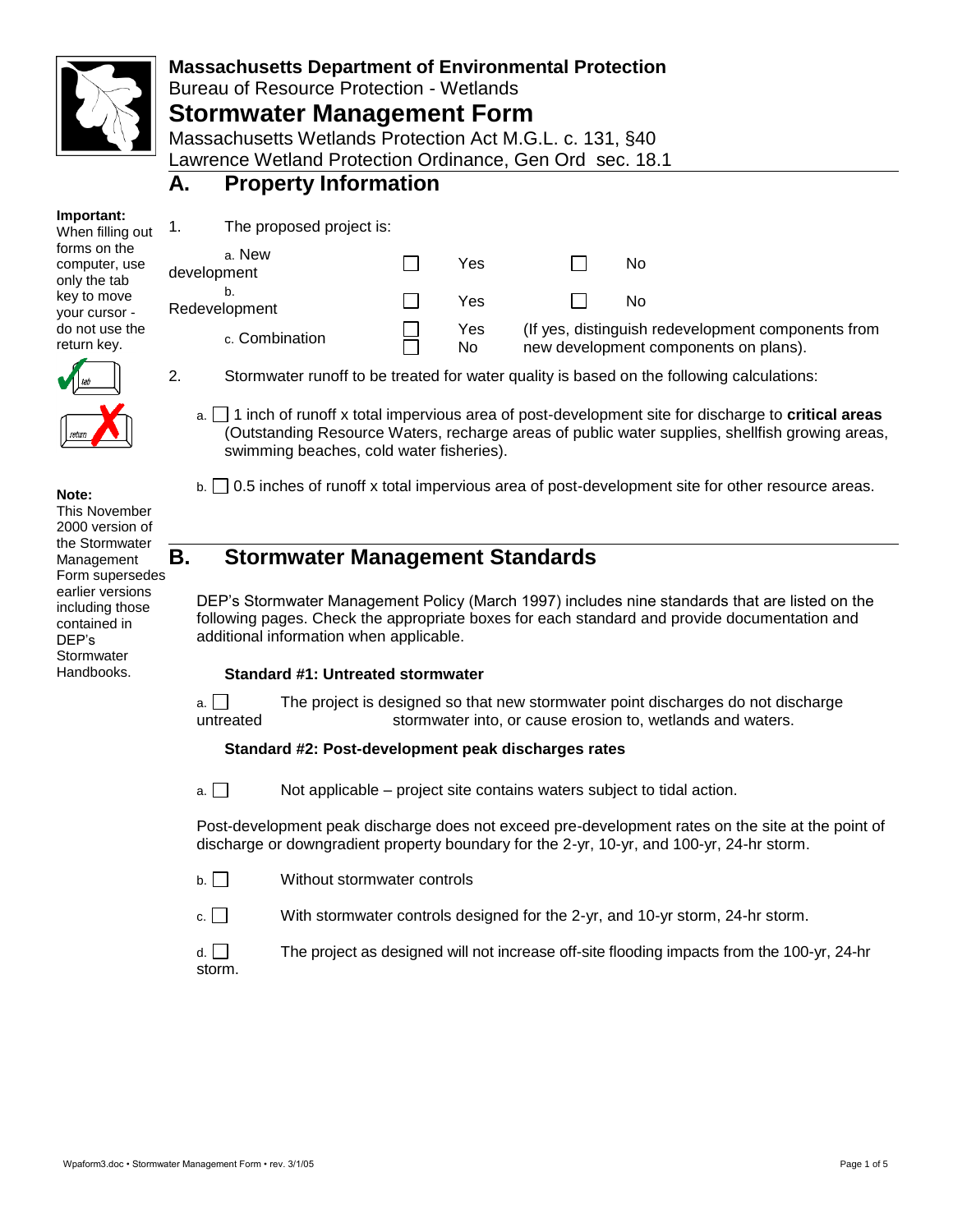| <b>Massachusetts Department of Environmental Protection</b><br><b>Bureau of Resource Protection - Wetlands</b><br><b>Stormwater Management Form</b><br>Massachusetts Wetlands Protection Act M.G.L. c. 131, §40<br>Lawrence Wetland Protection Ordinance, Gen Ord sec. 18.1<br><b>Stormwater Management Standards (cont.)</b><br>Β.<br>Standard #3: Recharge to groundwater<br>Amount of impervious area (sq. ft.) to be<br>a. square feet<br>infiltrated:                  |                                                                                                                                                                               |                          |                         |                          |  |  |  |  |
|-----------------------------------------------------------------------------------------------------------------------------------------------------------------------------------------------------------------------------------------------------------------------------------------------------------------------------------------------------------------------------------------------------------------------------------------------------------------------------|-------------------------------------------------------------------------------------------------------------------------------------------------------------------------------|--------------------------|-------------------------|--------------------------|--|--|--|--|
| $\mathsf{b}$ . $\Box$                                                                                                                                                                                                                                                                                                                                                                                                                                                       | Volume to be recharged is based on:<br>The following Natural Resources Conservation Service hydrologic soils groups (e.g. A, B,<br>C, D, or UA) or any combination of groups: |                          |                         |                          |  |  |  |  |
|                                                                                                                                                                                                                                                                                                                                                                                                                                                                             | 1. % of impervious area                                                                                                                                                       | 2. Hydrologic soil group | 3. % of impervious area | 4. Hydrologic soil group |  |  |  |  |
|                                                                                                                                                                                                                                                                                                                                                                                                                                                                             | 5. % of impervious area                                                                                                                                                       | 6. Hydrologic soil group | 7. % of impervious area | 8. Hydrologic soil group |  |  |  |  |
| c.<br>conditions:                                                                                                                                                                                                                                                                                                                                                                                                                                                           | Site specific pre-development                                                                                                                                                 |                          | 1. Recharge rate        | 2. Volume                |  |  |  |  |
|                                                                                                                                                                                                                                                                                                                                                                                                                                                                             | d. Describe how the calculations were determined:<br>e. List each BMP or nonstructural measure used to meet Standard #3 (e.g. dry well, infiltration trench).                 |                          |                         |                          |  |  |  |  |
| Does the annual groundwater recharge for the post-development site approximate the annual<br>recharge from existing site conditions?<br>f. $\vert \vert$<br>Yes<br>No.<br>Standard #4: 80% TSS Removal<br>The proposed stormwater management system will remove 80% of the post-development<br>a. I<br>site's average annual Total Suspended Solids (TSS) load.<br>b. Identify the BMP's proposed for the project and describe how the 80% TSS removal will be<br>achieved. |                                                                                                                                                                               |                          |                         |                          |  |  |  |  |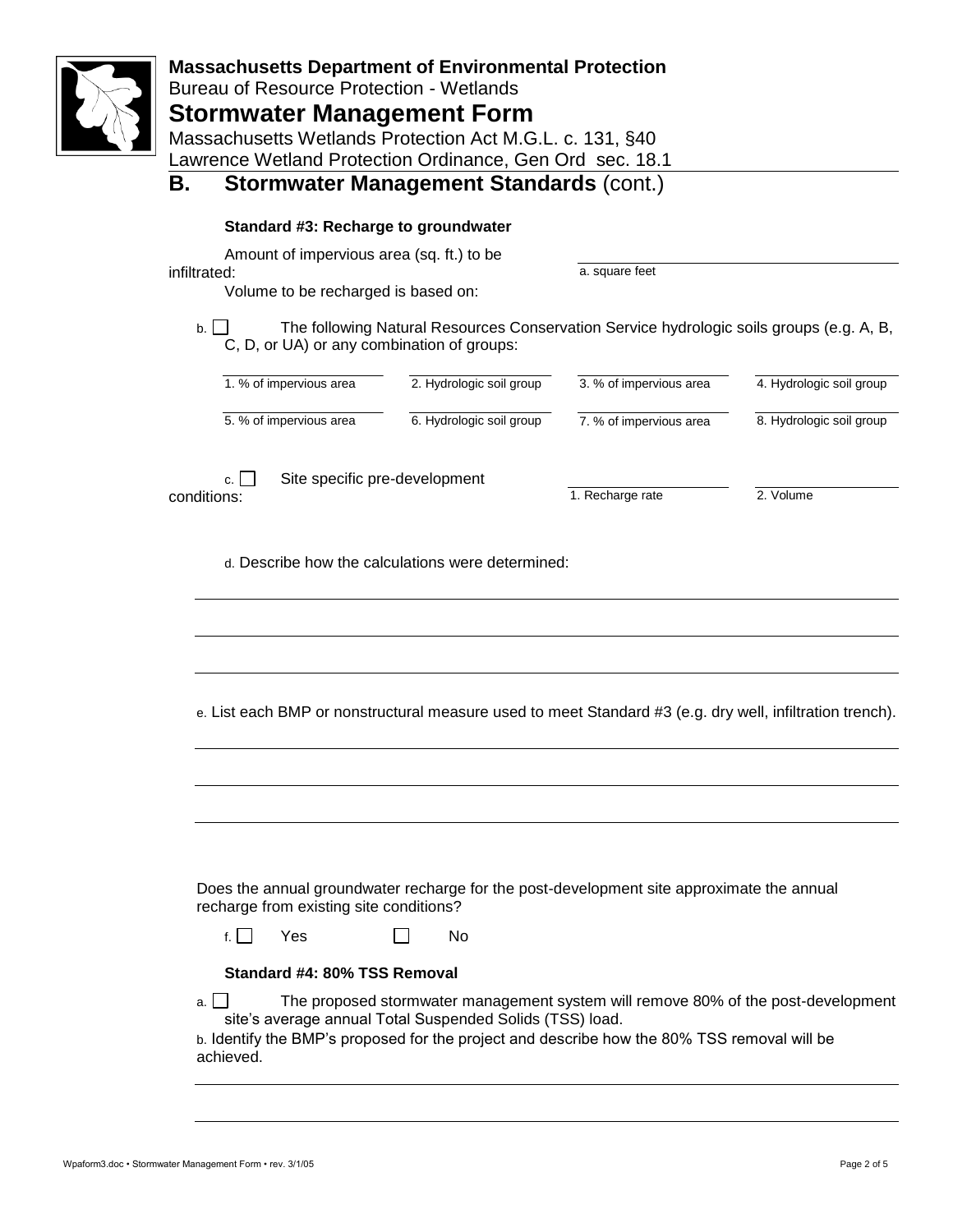

#### **Massachusetts Department of Environmental Protection**  Bureau of Resource Protection - Wetlands **Stormwater Management Form** Massachusetts Wetlands Protection Act M.G.L. c. 131, §40

Lawrence Wetland Protection Ordinance, Gen Ord sec. 18.1

### **B. Stormwater Management Standards** (cont.)

c. If the project is redevelopment, explain how much TSS will be removed and briefly explain why 80% removal cannot be achieved.

#### **Standard #5: Higher potential pollutant loads**

See Stormwater Policy Handbook Vol. I, page I-23, for land uses of high pollutant loading (see Instructions).

Does the project site contain land uses with higher potential pollutant loads

a. □ Yes

 $\Box$  is:  $\Box$  is:  $\Box$  is:  $\Box$  is:  $\Box$  is:  $\Box$  is:  $\Box$  is:  $\Box$  is:  $\Box$  is:  $\Box$  is:  $\Box$  is:  $\Box$  is:  $\Box$  is:  $\Box$  is:  $\Box$  is:  $\Box$  is:  $\Box$  is:  $\Box$  is:  $\Box$  is:  $\Box$  is:  $\Box$  is:  $\Box$  is:  $\Box$  is:  $\Box$  is:  $\Box$ 

c. Identify the BMPs selected to treat stormwater runoff. If infiltration measures are proposed, describe the pretreatment. (Note: If the area of higher potential pollutant loading is upgradient of a critical area, infiltration is not allowed.)

#### **Standard #6: Protection of critical areas**

See Stormwater Policy Handbook Vol. I, page I -25, for critical areas (see Instructions). Will the project discharge to or affect a critical area?

a. Yes

 $N<sub>O</sub>$  b. If yes, describe areas:

c. Identify the BMPs selected for stormwater discharges in these areas and describe how BMPs meet restrictions listed on pages I-27 and I-28 of the Stormwater Policy Handbook – Vol. I: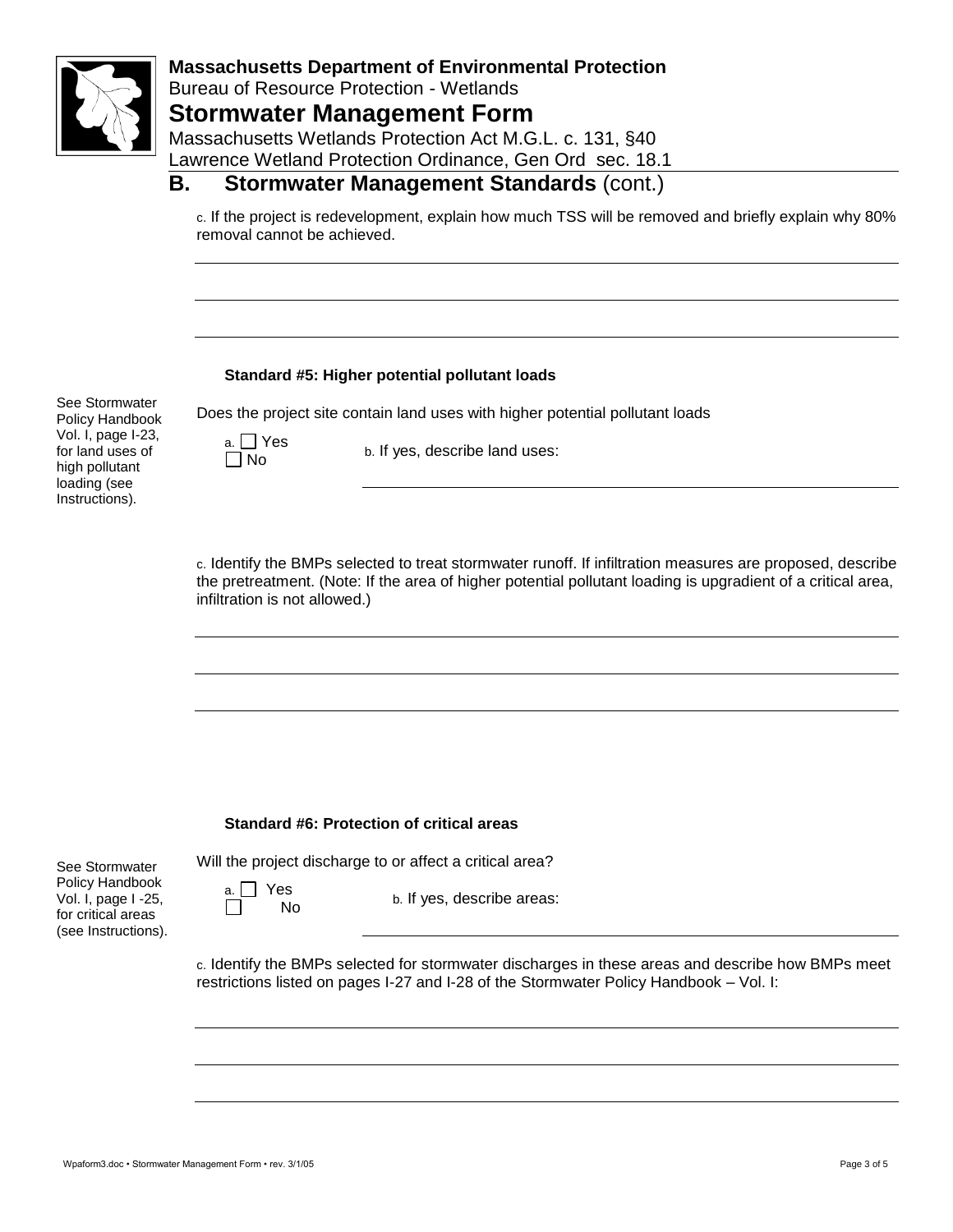

Note:

### **Massachusetts Department of Environmental Protection**

Bureau of Resource Protection - Wetlands

### **Stormwater Management Form**

Massachusetts Wetlands Protection Act M.G.L. c. 131, §40 Lawrence Wetland Protection Ordinance, Gen Ord sec. 18.1

### **B. Stormwater Management Standards** (cont.)

#### **Standard #7: Redevelopment projects**

a. Yes No

| Is the proposed activity a redevelopment project? |  |  |  |
|---------------------------------------------------|--|--|--|
|                                                   |  |  |  |

components of redevelopment projects which plan to develop previously undeveloped areas do not fall under the scope of Standard 7.

 $\perp$ 

b. If yes, the following stormwater management standards have been met:

c. The following stormwater standards have not been met for the following reasons:

d. The proposed project will reduce the annual pollutant load on the site with new or improved stormwater control.

#### **Standard #8: Erosion/sediment control**

a. Erosion and sediment controls are incorporated into the project design to prevent erosion, control sediments, and stabilize exposed soils during construction or land disturbance.

#### **Standard #9: Operation/maintenance plan**

 $a.$  An operation and maintenance plan for the post-development stormwater controls have been developed. The plan includes ownership of the stormwater BMPs, parties responsible for operation and maintenance, schedule for inspection and maintenance, routine and long-term maintenance responsibilities, and provision for appropriate access and maintenance easements extending from a public right-of-way to the stormwater controls.

b. Plan/Title c. Date c. Date c. Date c. Date c. Date c. Date c. Date c. Date c. Date c. Date c. Date c. Date

d. Plan/Title e. Date e. Date e. Date e. Date e. Date e. Date e. Date e. Date e. Date e. Date e. Date e. Date of the e. Date of the e. Date of the e. Date of the e. Date of the e. Date of the e. Date of the e. Date of the